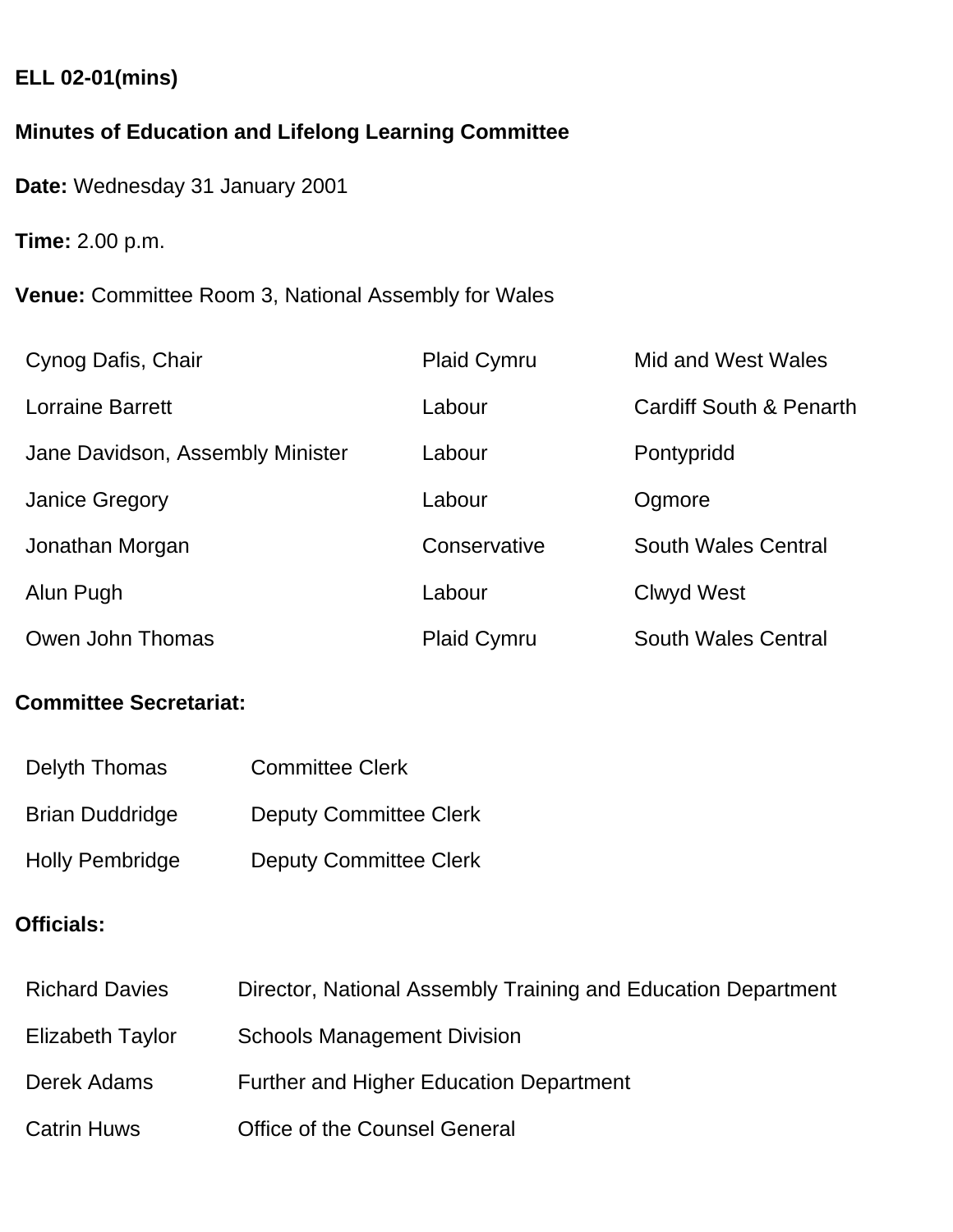### **Apologies:**

Gareth Jones, Christine Humphreys, Huw Lewis and Pauline Jarman

### **Substitutions:**

Owen John Thomas for Gareth Jones

#### **Declarations of Interest:**

Cynog Dafis Registered Teacher

Jane Davidson Registered Teacher

Huw Lewis Registered Teacher

Owen John Thomas Qualified Teacher

Lorraine Barrett School Governor

### **Agenda Item 1: Strategic Forward Work Programme**

#### *Paper: ELL 02--01(p.1)*

1. The Chair advised the Committee that standing order 9.9 required

Committees to maintain a rolling programme of work. Members were invited to comment on the draft programme which set out the framework for the Committee's business over the next 18 months. Each subject committee's programme would be circulated to all subject committees for comment.

1. It was agreed that the bull points should be amended to fully reflect the

Committee's remit for 'tertiary education and training'.

#### **Agenda Item 2: Framework Principles for Education and Training in Wales**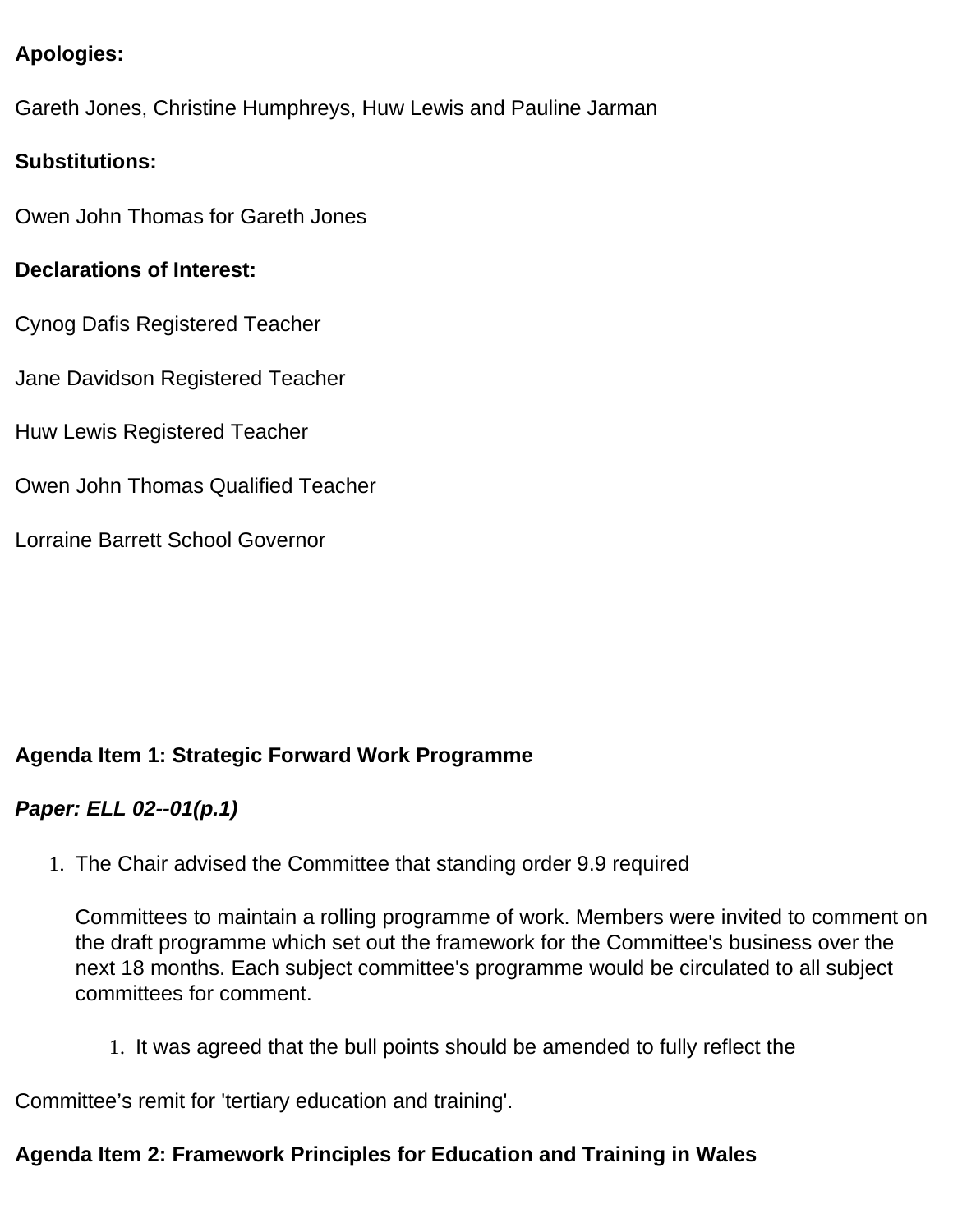### *Paper: ELL 02-01(p.2)*

2.1 The Chair reminded Members that they had agreed to revise the framework prepared by the former Pre 16 Education, Schools and Early Learning Committee to reflect the new Committee's wider remit. He felt that as the draft paper had been circulated only the day before, Members would need more time for study. The Minister agreed.

2.2 The Chair suggested that the Committee might want to consider whether they needed a framework paper. He would discuss the paper with the Minister at their next fortnightly meeting and consider its resubmission at a future meeting before Easter.

### **Agenda Item 3: Policy Review - Higher Education - Report by Professor Hobson**

### *Paper: ELL 02-01(p.3)*

3.1 Professor Hobson described progress to date as recorded in the paper and summarised some of the issues raised.

3.2 He gave details of the speakers who had agreed to give presentations to the Committee on each of the key themes. A timetable with the named of the speakers was provided to Members and would be published on the Committee's web page. Lord Dearing had also accepted an invitation to address the Committee on 17 May on life-long learning and other matters.

3.3 Professor Hobson made particular reference to the following - the need for Wales to have a world class research institution; that Higher Education Institutes (HEIs) in Wales were smaller than their UK counterparts and were under-funded when compared to other parts of the UK; that HE was a major resource for the economy; that factors such as geography, bilingualism, the population spread and transport infrastructure made HE in Wales more expensive to operate; that the current quality assurance system was over-burdensome; the need to change the culture of HE - to embrace, amongst other things, Information Technology (IT) and activities related to economic and cultural regeneration. He confirmed that the need for a framework for ending ethnic and gender discrimination should be extended to include all discrimination.

3.4 The Minister emphasised the National Assembly's commitment to further and higher education, financially and as a high priority, to tackling issues of social deprivation and reminded Members of the work being undertaken by the Investigation Group on Student Hardship and Funding. Professor Hobson was asked to provide information about the cost of student retention in Wales.

#### **Agenda Item 4: Presentations by Higher Education Institutions**

4.1 The Chair welcomed presenters and invited their presentations. All presenters drew on the material provided in their papers.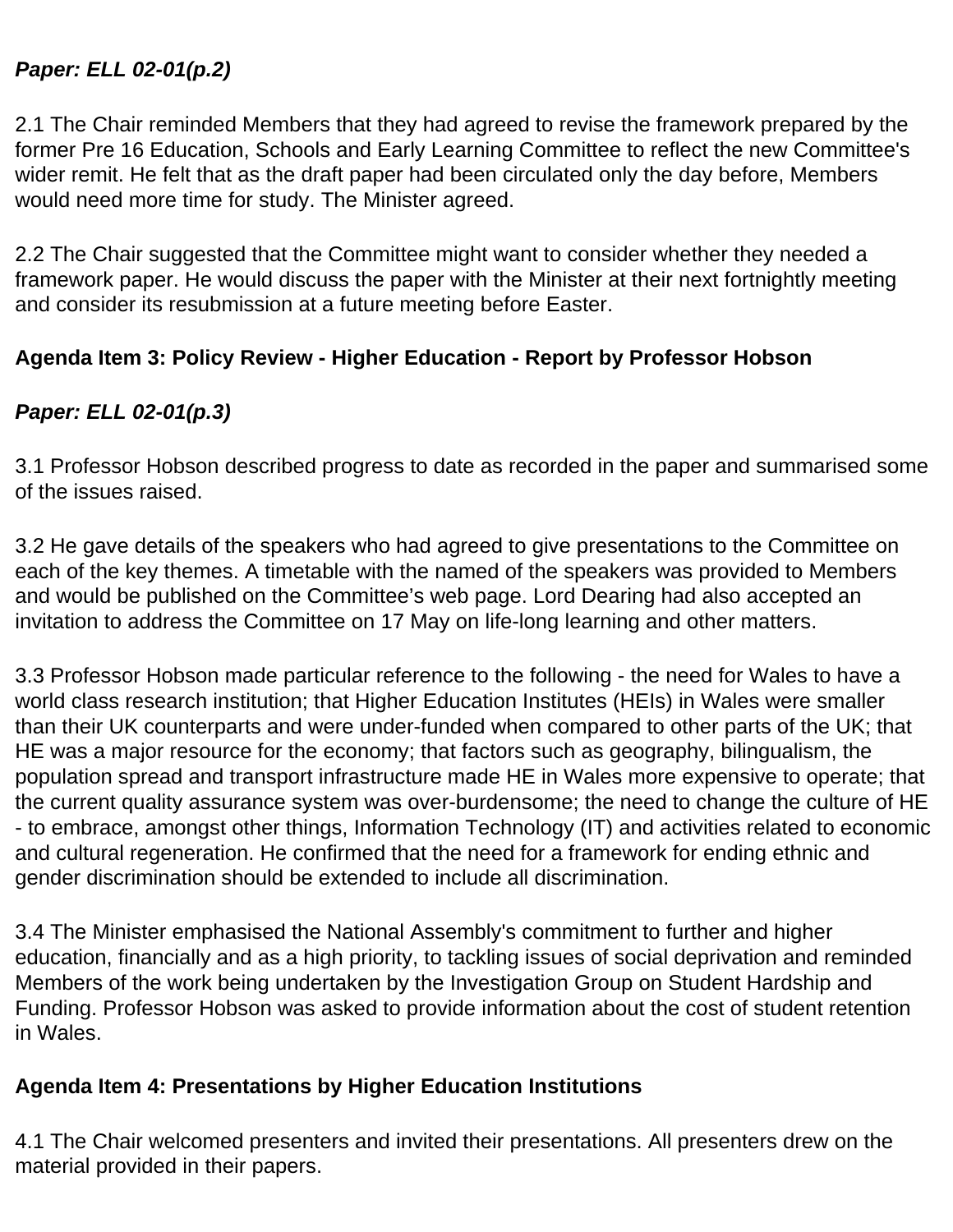#### **Welsh College of Music and Drama**

### *Paper: ELL 02-01(p.4)*

4.2 Mr Fivet pointed out that the National Assembly's report 'Culture in Common' had recognised the value of the College's work. The College collaborated with a number of educational institutions on an informal basis and also had links to the BBC National Orchestra and the Welsh National Opera.

4.3:

• how had the College developed its collaborative role with others?

The College's programme of collaboration was progressing well, amongst other things its student performers toured Wales on a regular basis and it undertook master classes at the National Eisteddfod. However, it was not easy to stretch College resources and what it was able to provide it did so as widely as it could.

• how would the College describe its status in relation to the University of Wales?

The College was a relatively small institution, it worked closely with Cardiff University on IT issues such as student records. It was not a part of the University of Wales but collaborated closely with it as the University of Wales validated the College's degrees.

• whether it was possible to gauge how many students from Wales studied music and drama in England when they could do so in Cardiff?

Mr Fivet agreed to provide the Committee with information about the number of

students from Wales who went to study music and drama in England.

#### **University of Wales, College of Medicine**

### *Paper: ELL 02-01(p.5)*

5.1 Professor Ian Cameron advised that in the last six years student numbers had doubled to 3,300 as the College sought to diversify its study base. The College provided a clinical service within the NHS and was accountable for that service which impinged on teaching and research time. Its research budget of £13.5m compared well to similar bodies in England. He pointed out that in 1991 there had been no female professors at the College, there were now 8 -15% of the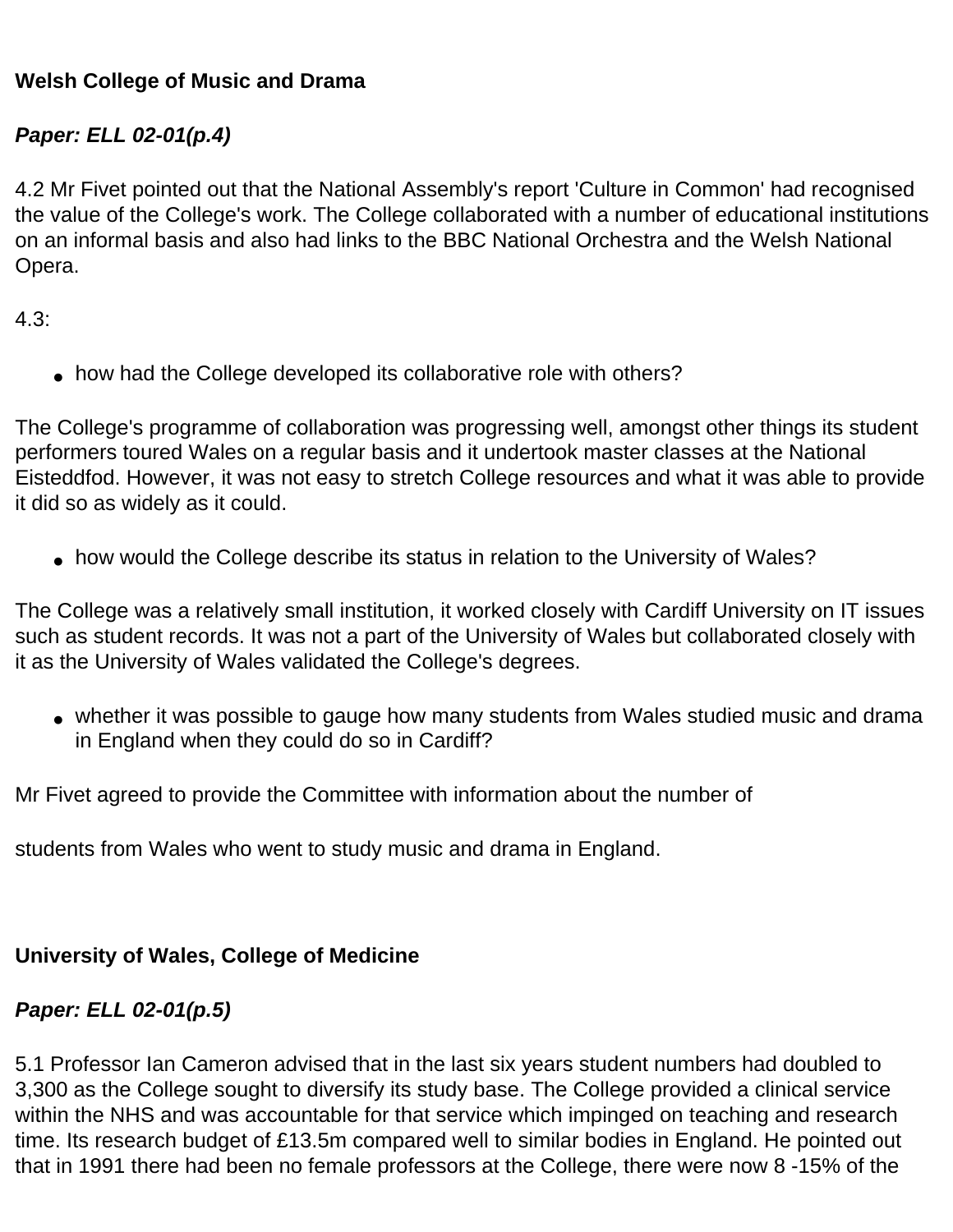total number of professors.

5.2 The College had collaborative links with the University of Cardiff, it hoped to develop a partnership board with University College of Swansea and in the future with colleges in north Wales. There was scope for competition across the UK and wider, but in Wales the College preferred to operate in a complimentary way with other providers.

5.3 The Committee raised the following issues:

• what was the College's policy on student recruitment within Wales?

Professor Cameron said that 33% of students came from within Wales, competition to enter the College was high, he recognised the value of increasing that number but there would be no policy of positive discrimination to do so. The College was keen to increase its number of Welsh speaking students, also to widen scope for collaboration.

• what initiatives had been taken to secure national collaboration within Wales?

Arrangements were in place with colleges in north Wales and with Swansea and the College hoped that arrangements could be made with Gwent. The key was to play to the strength of each and not be in competition. However, extra funding to support the infrastructure to improve these arrangements would help

• was the College content with its partnership relationship with Cardiff and Swansea?

It was hoped that the existing collaboration with Cardiff University would prosper however, any movement to a merger might jeopardise the College of Medicine's all-Wales role as it might become seen as too Cardiff focused.

• what was the role of the University of Wales in relation to the College?

The University of Wales was the degree awarding body for medical and dental degrees.

#### **University of Wales, Bangor.**

# *Paper : ELL 02-01(p.6)*

6.1 Professor Roy Evans made particular reference to the importance of research in the fields of science and technology and to the Talent Identification and Teacher Company Scheme Programmes. The College was about to enter a strategic alliance with the North East Wales Institute of Higher Education to enhance collaboration to further ensure the contribution of HE in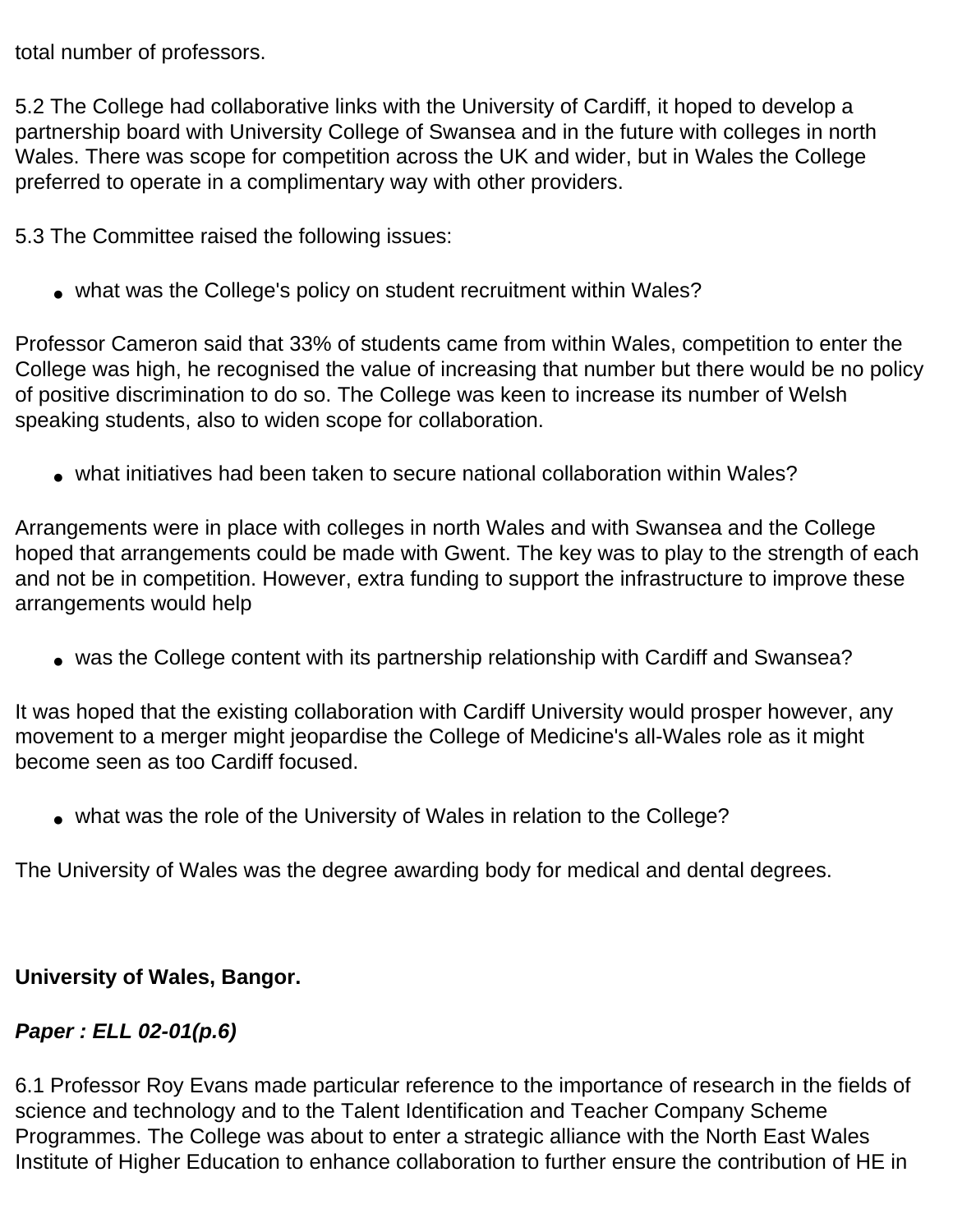the region.

6.2 The Committee raised the following issues:

• how could a world class university be achieved for Wales which would enable Wales to compete on the international stage?

Professor Evans felt Bangor was a world class institution whose record in Research Assessment Exercises (RAE) enabled it to compete on the world stage. In this way the College could benefit from collaboration overseas and contribute to partnerships within Wales.

• statistics showed that the combined total of grants awarded to Cardiff, Bangor, Aberystwyth and the College of Medicine was £385m compared to £226m solely for Birmingham University, shouldn't Wales be doing better?

The College's success in attracting grants was reflected in the figure of £385m.

• was there a role for Bangor in strengthening the provision of Welsh medium higher education?

Professor Evans shared concern at the absence of more Welsh medium provision at HE level but advised that a reduction in the use of Welsh in 6<sup>th</sup> forms made it difficult to prioritise this

• how was Bangor tackling its deficit problem bearing in mind the size and age of its estate, many of its buildings having listed status?

Approximately 100 posts had been shed over the past two years in an attempt to reduce costs, current financial projections were encouraging. The financial cost of maintaining the College estate - of over 200 buildings - was high. The College had over the past five years earmarked £11.3m to redevelop the estate.

#### **Trinity College, Carmarthen**

### *Paper: ELL 02-01(p.7)*

7.1 Representatives felt that Trinity was an unique institution, it was Wales' oldest College. Its location was central to the planning of higher education in west Wales, it catered for a wide variety of needs in the area and was regarded as a national centre for the professional development and training of teachers. The College had taken the lead with private providers to develop the Wales OnLine initiative.

7.3 The Committee raised the following issues: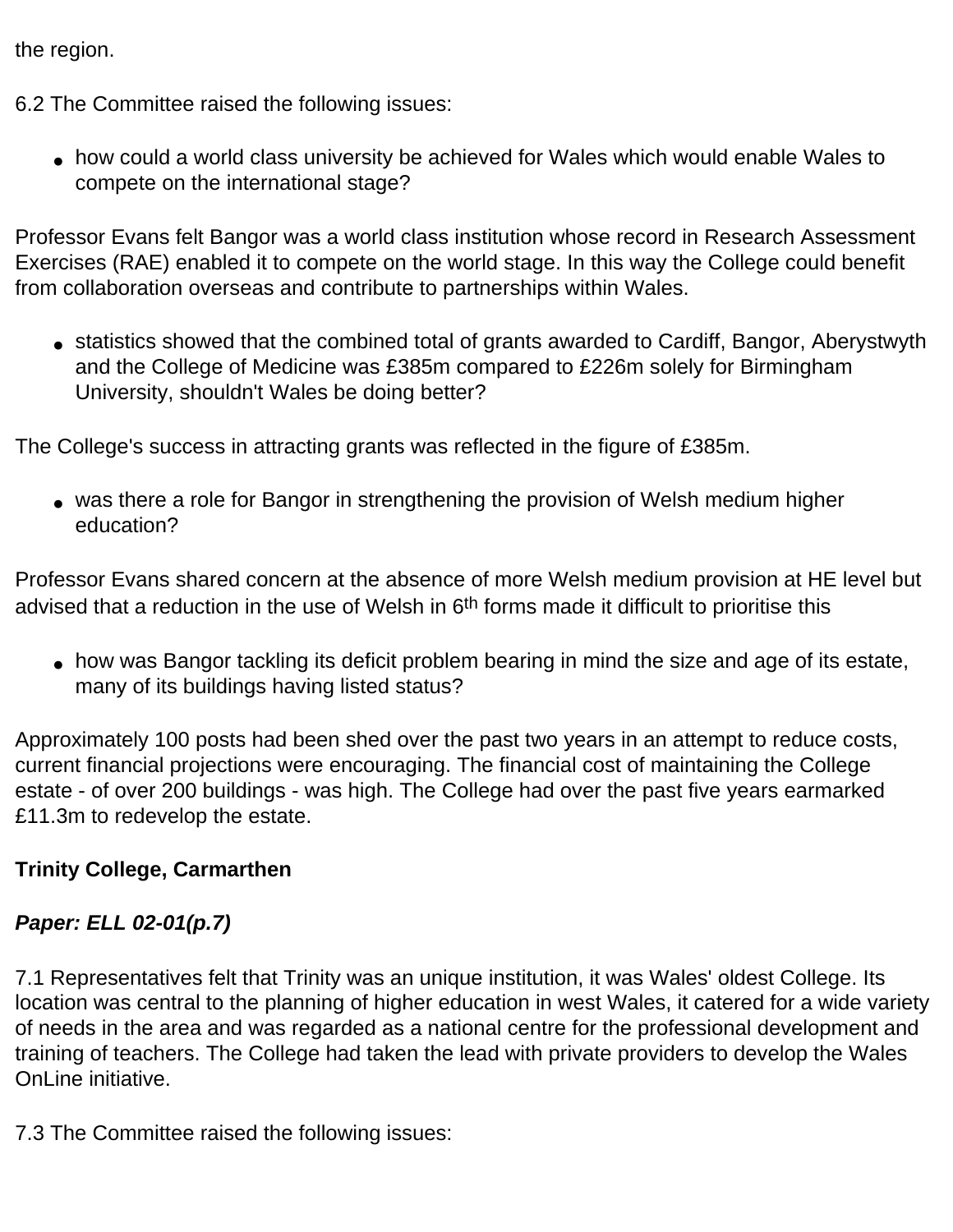• was it necessary for students to demonstrate a commitment to the Church?

Students were not required to attend Church.

• the College was seen to be operating in a 'niche' market, could it fit into a national strategy for HE?

The College recognised the need to rationalise teacher training provision but with 85% of its students coming from within a 50 mile radius it had much to offer.

• if the University of Wales ceased to provide a validation service for the award of degrees, how would Trinity cope?

Trinity was an associate college of the University of Wales and in partnership with the University of Glamorgan, any need to seek validation of its courses for the award of degrees could be tackled in collaboration.

• if the provision of Information Technology (IT) were rationalised who would take the overview?

The College would need to look in detail at any proposals to rationalise IT provision, it was regarded as a centre of international excellence.

• why was Trinity's administrative costs so high?

Trinity was continuing with a major restructuring of its administrative

facilities, a reduction in staffing levels might be necessary.

• was Trinity looking for an increase in funding to support its mission?

The College had a number of strategic alliances and was developing pathways to other Colleges, it was confident these would continue. It was not happy with the level of funding it received, which it felt did not reflect its contribution to teacher training and the provision of equal opportunity in west Wales.

• what role did the College see for itself in the work of Community Consortia for Education and Training (CCETs)?

It felt that it could contribute a bilingual setting for and support to the work of CCETs ensuring the provision of higher education through the medium of Welsh. As a provider it focussed on readmissions and second chance opportunities.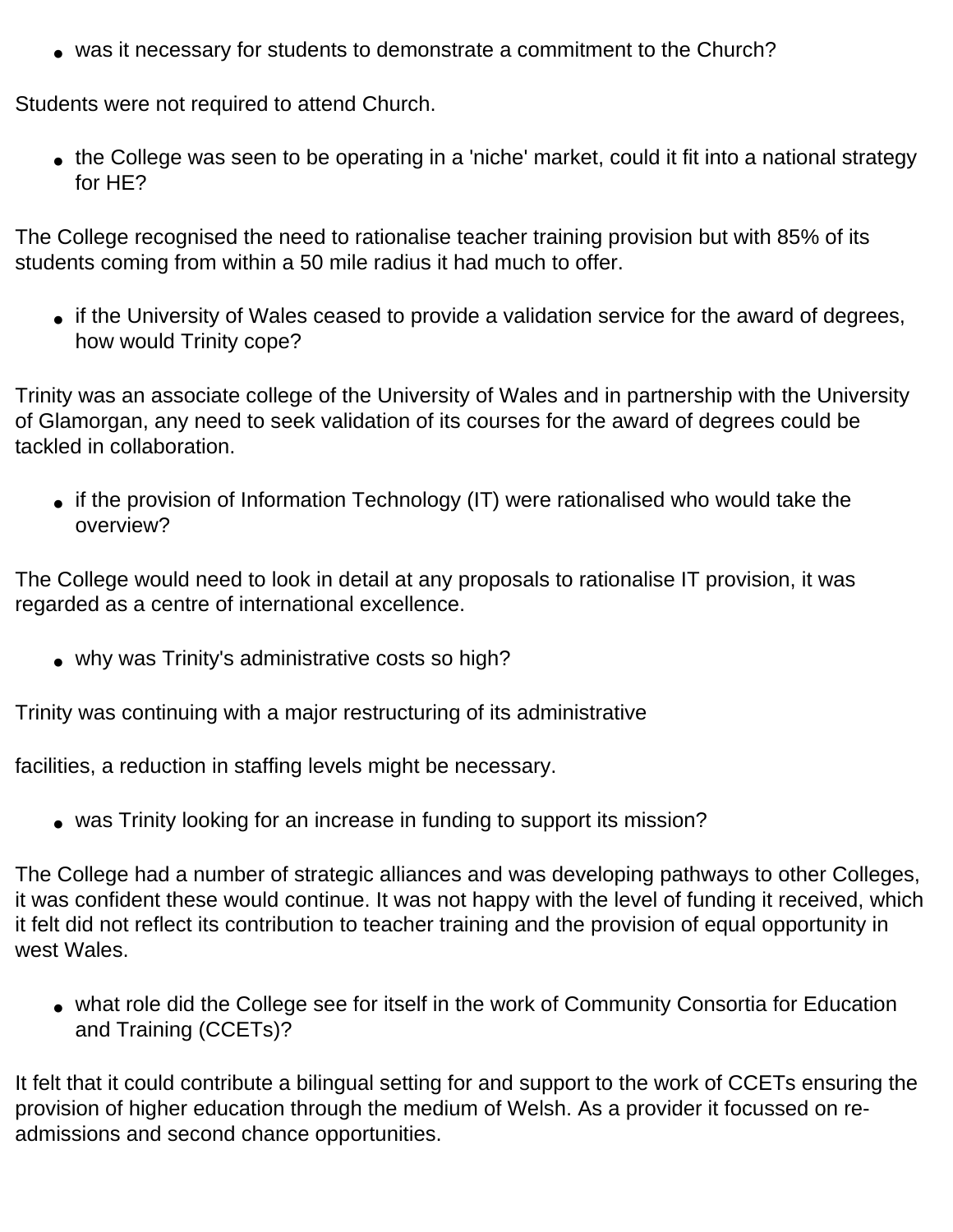### **University of Wales College, Newport**

#### *Paper: ELL 02-01(p.8)*

8.1 The College regarded itself as a family/community university that provided

a range of added values in the learning and enabling process. The College had approximately 3,000 full-time and 6,000 part-time students of whom some 76% were from Wales. It catered for professional courses which provided essential back-up for small and medium enterprises. To provide the best support to its teaching staff - and consequently to students and business needs the College had to keep itself abreast of developments in the fields of research and scholarship. It enjoyed working in a federal structure with the opportunities for collaboration that that provided. The College was proud of its independent standing as a higher education institution.

8.3 The Committee raised the following issues:

• what was the position with the proposed merger with Lampeter University and did the National Union of Students have concern for the proposal?

Professor Overshott said that talks with Lampeter were in their final stages,. he was therefore unable to discuss them at this time.

• if the College had difficulty in supporting research should it not concentrate on teaching?

He confirmed that the College's research work was essential to ensure teaching staff were kept up to date on developments in the business and commercial world. Some of their departments, for example photography, were well regarded in the UK, it was essential not only to maintain standards but to progress.

• what was the Colleges view of a 'one country, one university'?

The University of Wales was held in world regard, Newport would wish to remain a part of the University.

• had there been a decline in student applications or of the number of mature students?

In his experience student self-support now included employment in term time as opposed to holiday work. He felt the present system of support through grants and loans created enormous difficulties and hampered equality of opportunity. Higher education institutions needed to market themselves carefully with these problems in mind. There had been a decline in student numbers over the past 5 - 10 years as more students had taken the opportunity to enter HE at age 18 years. The provision of life-long learning and the need to provide career-changing opportunities meant that the College needed to advance and secure a wide variety of provisions.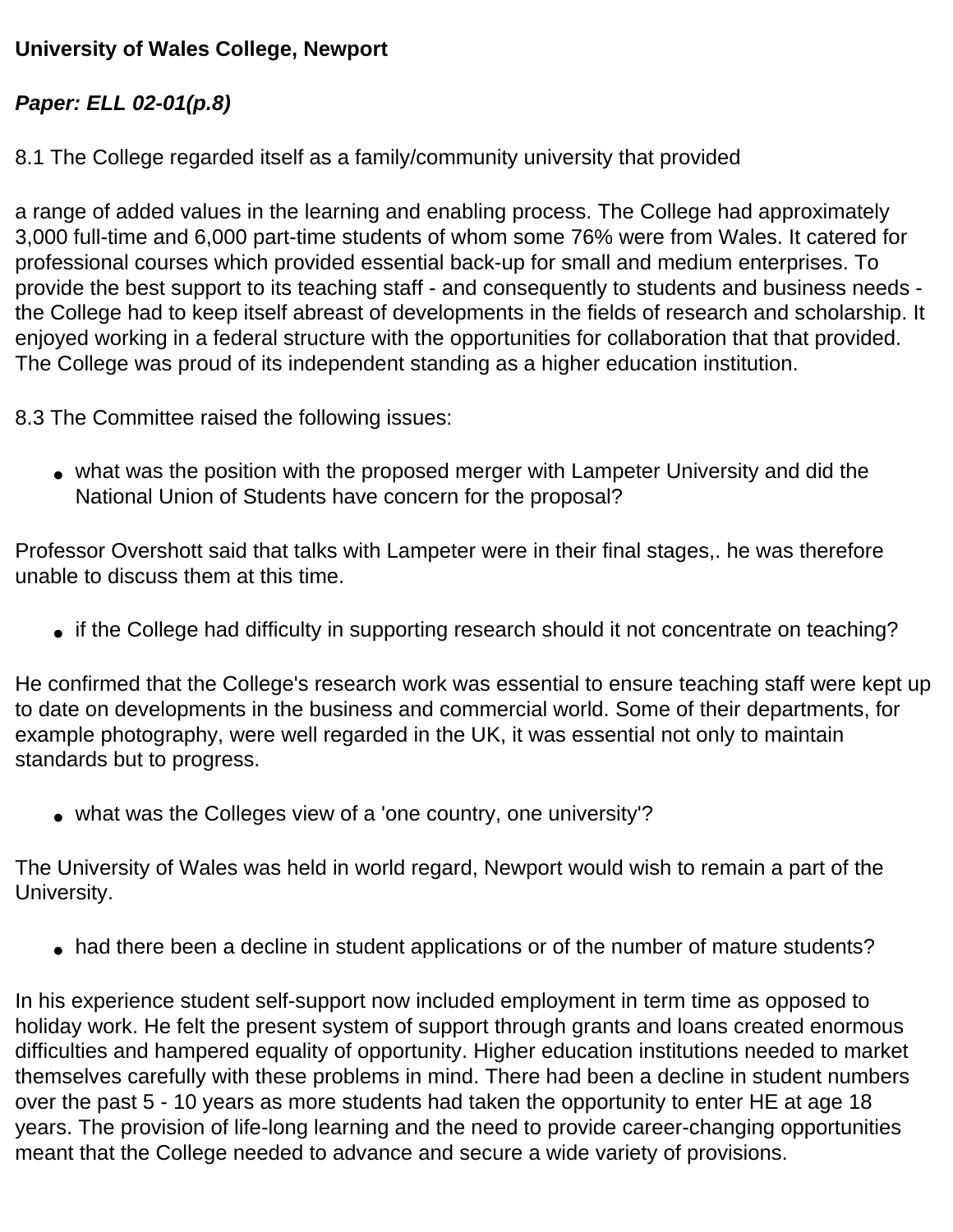• did the College's 'film school' have links to the College of Music and Drama?

The College regarded its art, design and photographic capabilities as an example of excellence.

## **Cardiff University**

## *Paper: ELL 02-01(p.9)*

9.1 Professor Sir Brian Smith confirmed that the University supported the views expressed by Higher Education Wales (HEW) in its response to the consultation exercise. Its research income had doubled and the University was now in 11<sup>th</sup> position and in the top half of the Russell Group of research-intensive universities, above, for example, Birmingham University. 80% of its research staff qualified at grade 4 and above with 50% at Grade 5 or above. If the success of the University of Wales, College of Medicine were added to that of Cardiff they would compare well with other larger universities. Cardiff had valuable partnerships with the Colleges of Medicine and of Music and Drama, particularly in the fields of recruitment and marketing. Future reductions in bureaucracy should create greater opportunities for provision for students and research work.

9.2 The Committee raised the following issues:

• what would be the minimum size for a world class university and what would be needed to for Cardiff to be in the top ten of research led universities?

Primarily large institutions featured in the Russell Group, the critical mass and quality of an institution's work was vital.

• where departments were not operating at grade 4 or 5 on a national scale, how would Cardiff ensure academic excellence?

Collaboration from the bottom up, which encouraged diversity - where needed - would help promote excellence.

• why did Cardiff not support a federal approach to provision?

Cardiff noted that The University of Wales itself had explored a federated approach but this had failed, however it continued to look for opportunities to co-ordinate meetings and joint funding.

• how could the various research departments combine their activities for the benefit of Wales?

As with other institutions Cardiff collaborated with those of like interest and capability. Professor Smith recognised that institutions needed to look closely at how best to stimulate collaboration,